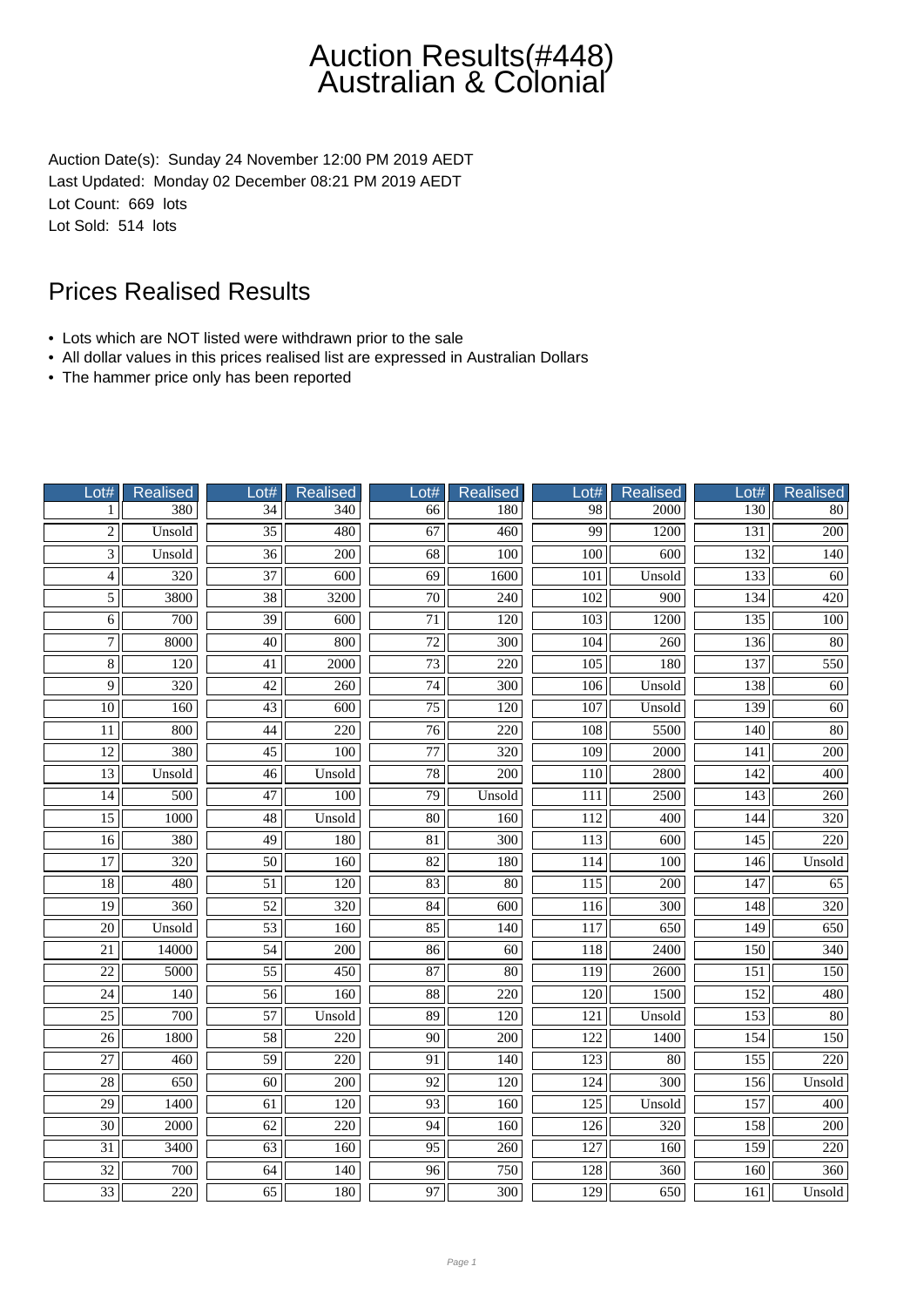Auction Date(s): Sunday 24 November 12:00 PM 2019 AEDT Last Updated: Monday 02 December 08:21 PM 2019 AEDT Lot Count: 669 lots Lot Sold: 514 lots

- Lots which are NOT listed were withdrawn prior to the sale
- All dollar values in this prices realised list are expressed in Australian Dollars
- The hammer price only has been reported

| Lot#             | Realised         | Lot#             | <b>Realised</b>  | Lot#             | Realised         | Lot#             | <b>Realised</b>  | Lot#             | <b>Realised</b>  |
|------------------|------------------|------------------|------------------|------------------|------------------|------------------|------------------|------------------|------------------|
| 162              | 100              | 194              | 360              | 226              | 650              | 258              | 1000             | 290              | 80               |
| 163              | $\overline{320}$ | $\overline{195}$ | $\overline{360}$ | $\overline{227}$ | 650              | 259              | $\overline{300}$ | $\overline{291}$ | $\overline{80}$  |
| 164              | 360              | 196              | 140              | 228              | 1100             | 260              | Unsold           | 292              | 120              |
| 165              | $\overline{50}$  | 197              | 360              | 229              | Unsold           | 261              | 360              | 293              | 460              |
| 166              | 120              | 198              | 150              | 230              | Unsold           | $\overline{262}$ | 480              | 294              | 260              |
| 167              | 120              | 199              | 120              | 231              | 1800             | $\overline{263}$ | 220              | $\overline{295}$ | 800              |
| 168              | Unsold           | $\overline{200}$ | $\overline{80}$  | $\overline{232}$ | $\overline{240}$ | $\overline{264}$ | $\overline{160}$ | $\overline{296}$ | Unsold           |
| 169              | 75               | 201              | $\overline{220}$ | 233              | 400              | 265              | 460              | $\overline{297}$ | 180              |
| 170              | 1300             | 202              | 320              | 234              | $\overline{300}$ | 266              | 400              | 298              | 750              |
| 171              | 550              | 203              | 220              | 235              | 950              | 267              | 1000             | 299              | 2600             |
| 172              | 240              | 204              | 380              | 236              | 1900             | 268              | 1900             | 300              | 80               |
| $\overline{173}$ | 1000             | $\overline{205}$ | 160              | $\overline{237}$ | 4600             | $\overline{269}$ | $\overline{400}$ | $\overline{301}$ | $\overline{120}$ |
| 174              | 220              | 206              | 150              | 238              | 200              | 270              | 300              | $\overline{302}$ | $\overline{80}$  |
| 175              | 3700             | $\overline{207}$ | $\overline{60}$  | 239              | Unsold           | $\overline{271}$ | Unsold           | $\overline{303}$ | 160              |
| $\overline{176}$ | Unsold           | 208              | 260              | 240              | 800              | 272              | 160              | 304              | 120              |
| 177              | 260              | 209              | 360              | 241              | 1500             | 273              | 220              | 305              | 1200             |
| 178              | $\overline{75}$  | $\overline{210}$ | $\overline{220}$ | $\overline{242}$ | 1000             | 274              | Unsold           | $\overline{306}$ | 13000            |
| $\overline{179}$ | 240              | 211              | $\overline{420}$ | 243              | 280              | 275              | 280              | $\overline{307}$ | 4000             |
| 180              | Unsold           | $\overline{212}$ | 460              | 244              | 1700             | $\overline{276}$ | Unsold           | 308              | Unsold           |
| 181              | Unsold           | 213              | 300              | 245              | Unsold           | 277              | 280              | 309              | Unsold           |
| 182              | 15000            | 214              | 500              | 246              | 700              | 278              | 80               | 310              | 2400             |
| 183              | $\overline{200}$ | $\overline{215}$ | $\overline{80}$  | $\overline{247}$ | 2400             | $\overline{279}$ | $\overline{260}$ | $\overline{311}$ | Unsold           |
| 184              | 120              | 216              | 500              | 248              | Unsold           | 280              | $\overline{120}$ | 312              | Unsold           |
| 185              | 140              | 217              | 320              | 249              | 1200             | 281              | 340              | $\overline{313}$ | Unsold           |
| 186              | 240              | 218              | Unsold           | 250              | Unsold           | 282              | 380              | $\overline{314}$ | 1300             |
| 187              | 480              | 219              | 2600             | 251              | 420              | 283              | Unsold           | 315              | 260              |
| 188              | 300              | 220              | Unsold           | 252              | 1000             | 284              | 1100             | 316              | 120              |
| 189              | 240              | 221              | Unsold           | 253              | 300              | 285              | 280              | 317              | 550              |
| 190              | $\overline{360}$ | $\overline{222}$ | 3600             | 254              | Unsold           | 286              | 440              | 318              | Unsold           |
| 191              | 160              | $\overline{223}$ | 1100             | 255              | Unsold           | 287              | 280              | 319              | 550              |
| 192              | 75               | 224              | 8500             | 256              | Unsold           | 288              | 200              | 320              | 60               |
| 193              | 650              | 225              | 950              | 257              | Unsold           | 289              | 140              | 321              | 180              |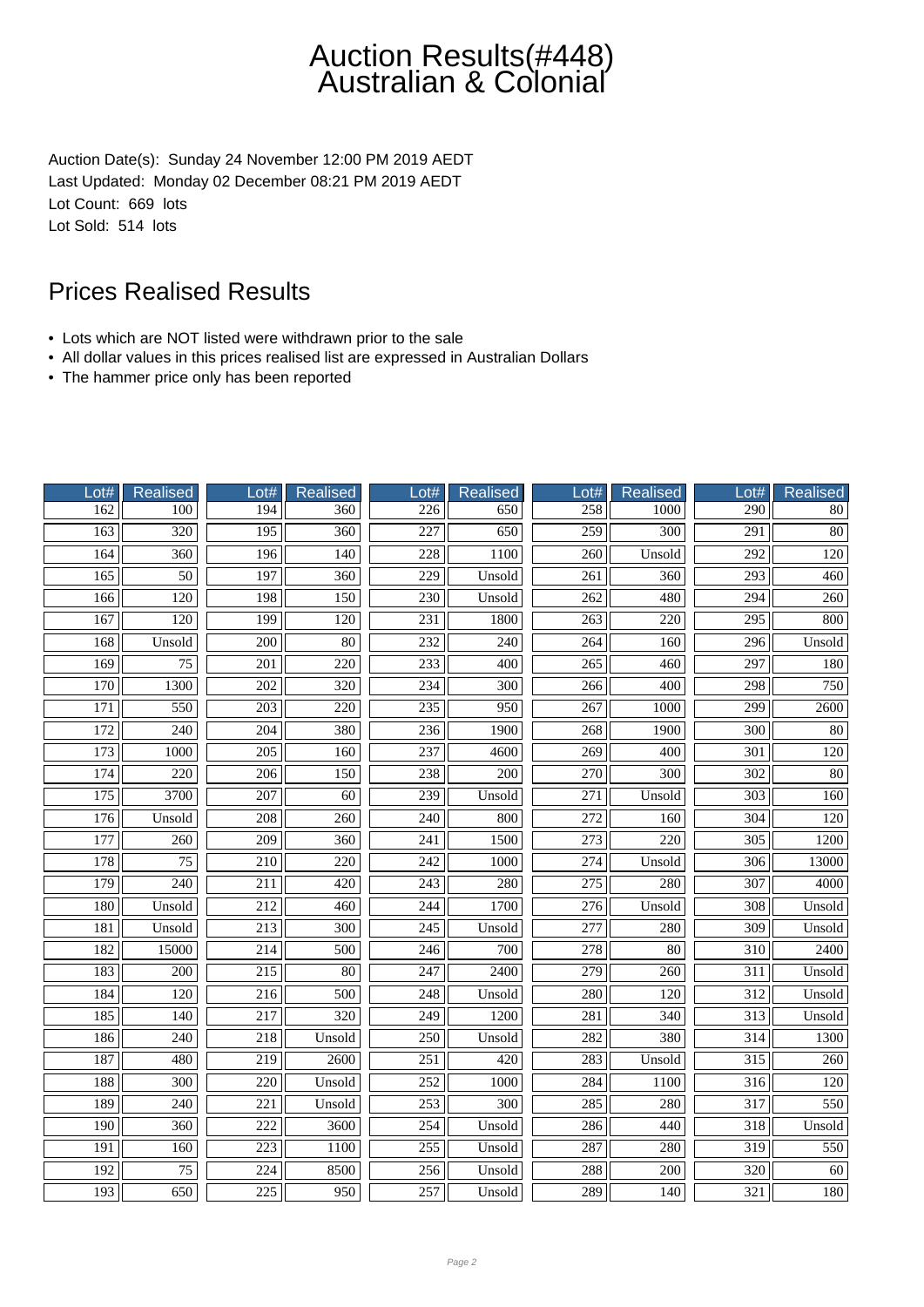Auction Date(s): Sunday 24 November 12:00 PM 2019 AEDT Last Updated: Monday 02 December 08:21 PM 2019 AEDT Lot Count: 669 lots Lot Sold: 514 lots

- Lots which are NOT listed were withdrawn prior to the sale
- All dollar values in this prices realised list are expressed in Australian Dollars
- The hammer price only has been reported

| Lot#             | Realised         | Lot#             | <b>Realised</b> | $_0$ ot#         | <b>Realised</b>  | ot# | Realised         | Lot#             | <b>Realised</b>  |
|------------------|------------------|------------------|-----------------|------------------|------------------|-----|------------------|------------------|------------------|
| 322              | Unsold           | 354              | Unsold          | 386              | 1200             | 418 | 750              | $\overline{450}$ | 850              |
| 323              | 150              | 355              | 4000            | 387              | $\overline{700}$ | 419 | $\overline{300}$ | $\overline{451}$ | $\overline{600}$ |
| 324              | 600              | 356              | Unsold          | 388              | 700              | 420 | 1200             | 452              | 5000             |
| $\overline{325}$ | 220              | 357              | 80              | 389              | 950              | 421 | 400              | 453              | 9000             |
| 326              | 480              | 358              | 600             | 390              | 1600             | 422 | 440              | 454              | 400              |
| $\overline{327}$ | 2000             | 359              | 900             | $\overline{391}$ | 1500             | 423 | 460              | 455              | 400              |
| 328              | 80               | 360              | 500             | 392              | 220              | 424 | 400              | 456              | Unsold           |
| 329              | 40               | $\overline{361}$ | 3200            | $\overline{393}$ | Unsold           | 425 | $\overline{420}$ | 457              | 1300             |
| 330              | 30               | 362              | Unsold          | 394              | 6000             | 426 | 700              | 458              | 250              |
| 331              | 30               | 363              | 320             | 395              | Unsold           | 427 | 500              | 459              | 180              |
| 332              | 4600             | 364              | Unsold          | 396              | Unsold           | 428 | Unsold           | 460              | 550              |
| $\overline{333}$ | 180              | 365              | Unsold          | 397              | 1500             | 429 | 16000            | 461              | $\overline{140}$ |
| 334              | $\overline{60}$  | 366              | 3800            | 398              | Unsold           | 430 | 13000            | $\overline{462}$ | 6500             |
| 335              | 350              | 367              | Unsold          | 399              | Unsold           | 431 | 3400             | 463              | 60               |
| 336              | 380              | 368              | Unsold          | 400              | Unsold           | 432 | 2600             | 464              | Unsold           |
| 337              | 600              | 369              | 380             | 401              | 100              | 433 | Unsold           | 465              | Unsold           |
| 338              | $\overline{400}$ | $\overline{370}$ | 140             | 402              | 1400             | 434 | $\overline{300}$ | 466              | Unsold           |
| 339              | 160              | 371              | 180             | 403              | Unsold           | 435 | 650              | 467              | 200              |
| $\overline{340}$ | $\overline{240}$ | 372              | 1600            | 404              | Unsold           | 436 | $\overline{75}$  | 468              | $\overline{200}$ |
| $\overline{341}$ | 220              | 373              | 600             | 405              | 800              | 437 | 600              | 469              | Unsold           |
| 342              | 120              | 374              | Unsold          | 406              | Unsold           | 438 | 650              | 470              | Unsold           |
| 343              | 260              | 375              | Unsold          | 407              | Unsold           | 439 | Unsold           | 471              | Unsold           |
| 344              | 1500             | $\overline{376}$ | Unsold          | 408              | Unsold           | 440 | Unsold           | 472              | Unsold           |
| $\frac{345}{ }$  | 800              | $\overline{377}$ | 2200            | 409              | Unsold           | 441 | 550              | 473              | Unsold           |
| 346              | 440              | 378              | Unsold          | 410              | 120              | 442 | 650              | 474              | 200              |
| 347              | 280              | 379              | 1300            | 411              | Unsold           | 443 | 1300             | 475              | Unsold           |
| 348              | Unsold           | 380              | Unsold          | 412              | 120              | 444 | 150              | 476              | 320              |
| 349              | Unsold           | 381              | 4500            | 413              | Unsold           | 445 | 8000             | 477              | 200              |
| 350              | 50               | 382              | 2300            | 414              | 75               | 446 | Unsold           | 478              | Unsold           |
| $\overline{351}$ | 700              | 383              | 2000            | 415              | $\overline{60}$  | 447 | 8000             | 479              | Unsold           |
| 352              | 280              | 384              | Unsold          | 416              | 75               | 448 | 200              | 480              | 360              |
| 353              | 60               | 385              | 700             | 417              | 300              | 449 | $80\,$           | 481              | 600              |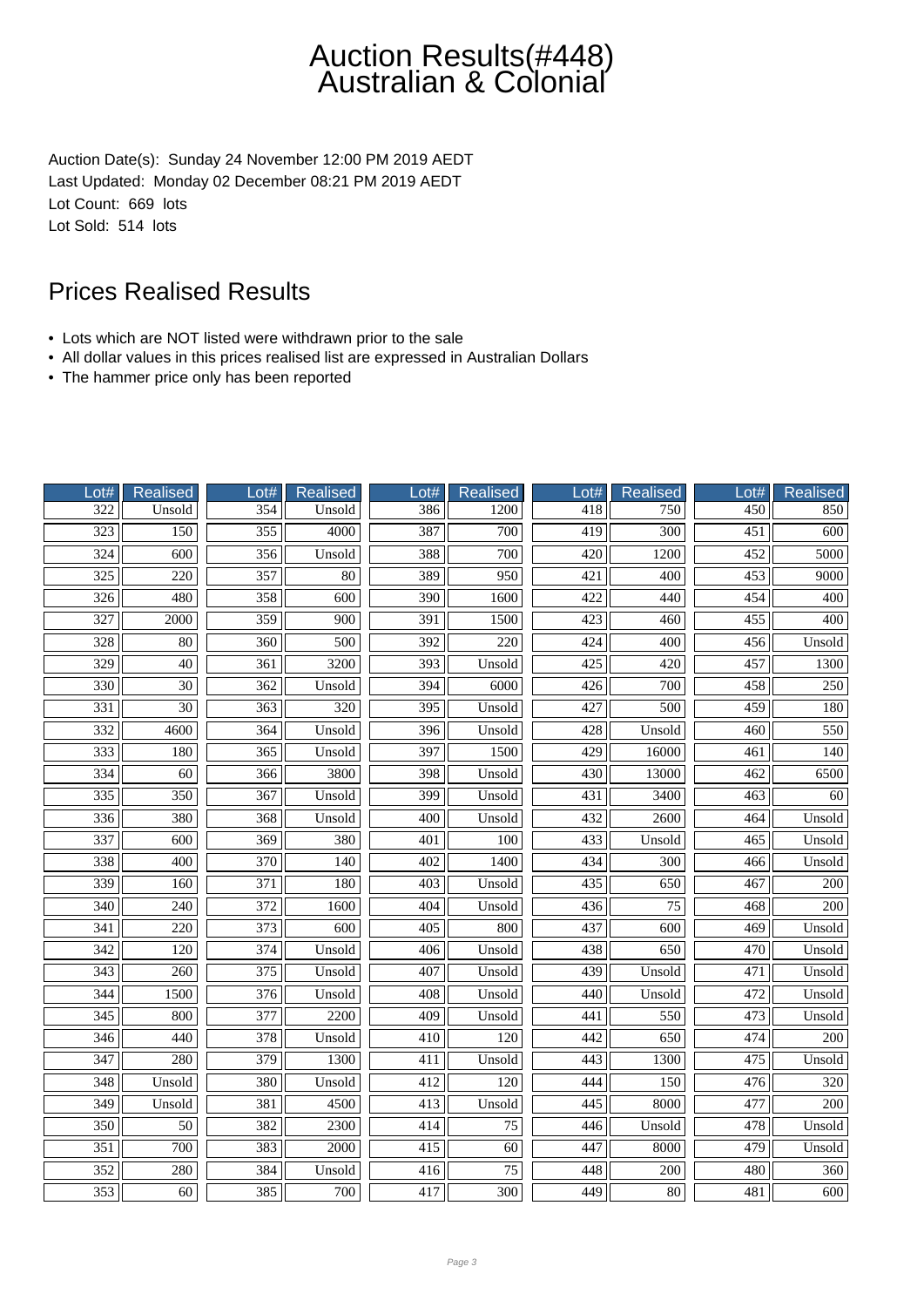Auction Date(s): Sunday 24 November 12:00 PM 2019 AEDT Last Updated: Monday 02 December 08:21 PM 2019 AEDT Lot Count: 669 lots Lot Sold: 514 lots

- Lots which are NOT listed were withdrawn prior to the sale
- All dollar values in this prices realised list are expressed in Australian Dollars
- The hammer price only has been reported

| Lot#             | Realised         | Lot#             | <b>Realised</b>  | Lot#             | <b>Realised</b>  | Lot#             | Realised         | Lot#             | Realised         |
|------------------|------------------|------------------|------------------|------------------|------------------|------------------|------------------|------------------|------------------|
| 482              | 280              | 514              | 160              | 547              | 320              | 580              | Unsold           | 612              | Unsold           |
| 483              | 380              | $\overline{515}$ | 100              | 548              | 700              | 581              | Unsold           | $\overline{613}$ | Unsold           |
| 484              | Unsold           | 517              | 360              | 549              | 200              | 582              | Unsold           | 614              | Unsold           |
| 485              | 380              | 518              | 100              | 550              | 200              | 583              | Unsold           | 615              | Unsold           |
| 486              | Unsold           | 519              | Unsold           | 551              | 600              | 584              | Unsold           | 616              | Unsold           |
| 487              | $\overline{300}$ | 520              | 200              | 552              | 1800             | 585              | Unsold           | 617              | 220              |
| 488              | $\overline{400}$ | $\overline{521}$ | 340              | $\overline{553}$ | 3200             | 586              | $\overline{120}$ | $\overline{618}$ | Unsold           |
| 489              | Unsold           | $\overline{522}$ | $\overline{60}$  | 554              | Unsold           | 587              | 160              | 619              | Unsold           |
| 490              | 380              | 523              | 2800             | 555              | 900              | 588              | 700              | 620              | 200              |
| 491              | 600              | 524              | 1400             | 556              | 420              | 589              | Unsold           | 621              | Unsold           |
| 492              | 700              | 525              | 650              | 557              | 420              | 590              | Unsold           | 622              | 160              |
| $\overline{493}$ | 1400             | $\overline{526}$ | 480              | 558              | $\overline{300}$ | $\overline{591}$ | Unsold           | $\overline{623}$ | Unsold           |
| 494              | 1200             | 527              | Unsold           | 559              | 420              | 592              | 60               | 624              | Unsold           |
| 495              | 160              | 528              | Unsold           | 561              | Unsold           | 593              | $\overline{75}$  | 625              | 150              |
| 496              | 160              | $\overline{529}$ | 750              | $\overline{562}$ | Unsold           | 594              | 100              | 626              | Unsold           |
| 497              | 320              | 530              | 800              | 563              | Unsold           | 595              | Unsold           | 627              | 80               |
| 498              | Unsold           | $\overline{531}$ | 1400             | 564              | Unsold           | 596              | Unsold           | 628              | 340              |
| 499              | Unsold           | 532              | Unsold           | 565              | 250              | 597              | Unsold           | 629              | 650              |
| $\overline{500}$ | 150              | 533              | 100              | 566              | Unsold           | 598              | $\overline{300}$ | 630              | 420              |
| 501              | 380              | 534              | 1000             | 567              | Unsold           | 599              | 340              | 631              | 420              |
| 502              | 150              | 535              | 220              | 568              | 200              | 600              | 180              | 632              | 480              |
| $\overline{503}$ | $\overline{120}$ | $\frac{1}{536}$  | $\overline{220}$ | 569              | 4400             | $\overline{601}$ | Unsold           | 633              | $\overline{460}$ |
| 504              | 380              | 537              | $\overline{60}$  | 570              | Unsold           | 602              | Unsold           | 634              | $\overline{500}$ |
| $\overline{505}$ | 120              | 538              | Unsold           | 571              | Unsold           | $\overline{603}$ | Unsold           | 635              | 260              |
| $\overline{506}$ | 2800             | 539              | Unsold           | 572              | Unsold           | 604              | 80               | 636              | 220              |
| 507              | 950              | 540              | 440              | 573              | 300              | 605              | 100              | 637              | 260              |
| 508              | 800              | 541              | Unsold           | 574              | 9000             | 606              | Unsold           | 638              | 500              |
| 509              | 600              | 542              | 180              | 575              | 60               | 607              | 500              | 639              | 360              |
| 510              | Unsold           | $\overline{543}$ | Unsold           | 576              | $\overline{240}$ | 608              | 550              | 640              | 220              |
| 511              | Unsold           | 544              | 450              | 577              | Unsold           | 609              | 160              | 641              | 280              |
| 512              | 500              | 545              | 1200             | 578              | Unsold           | 610              | Unsold           | 642              | 460              |
| 513              | $\overline{300}$ | 546              | Unsold           | 579              | 400              | 611              | 150              | 643              | 260              |